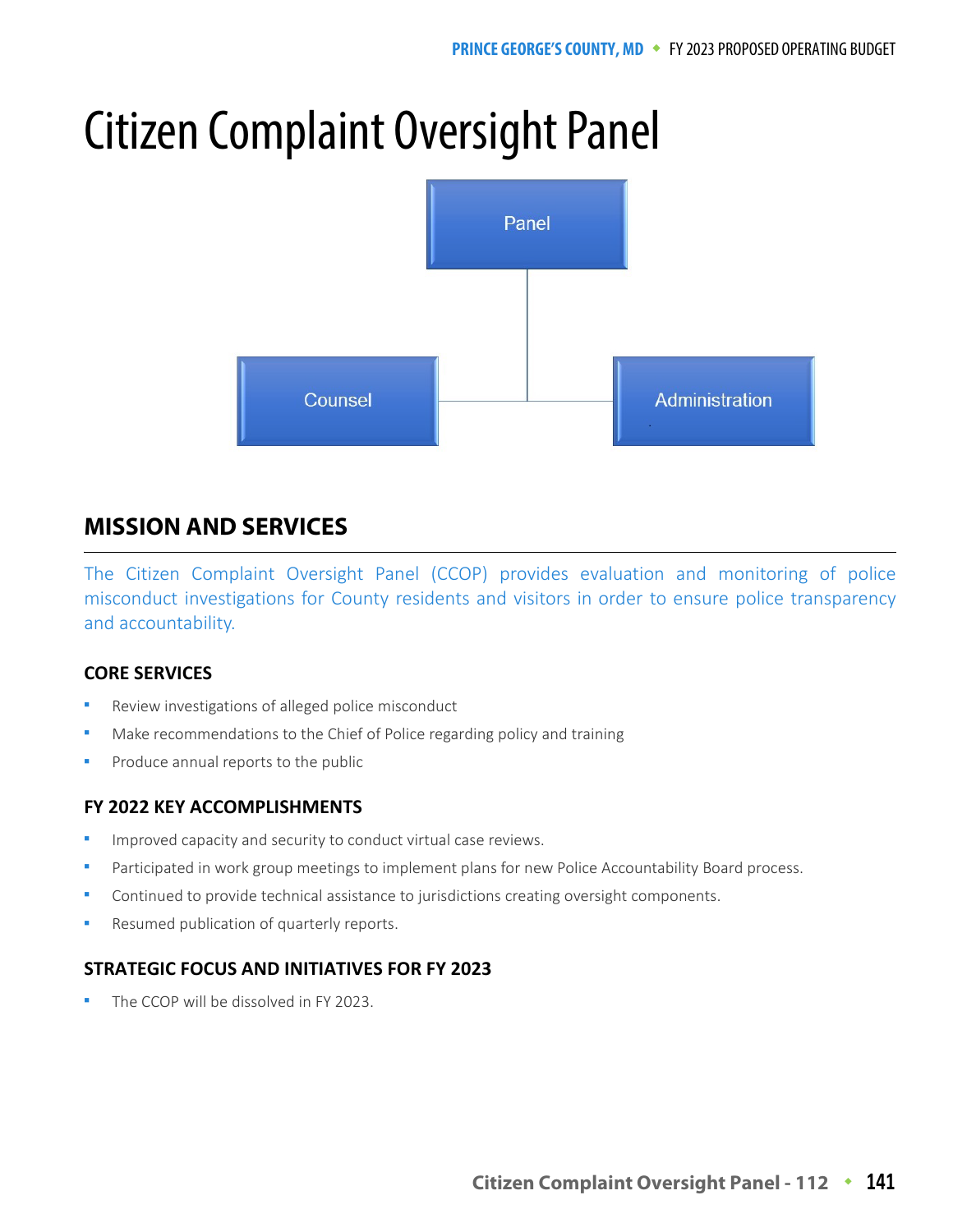# **FY 2023 BUDGET SUMMARY**

The FY 2023 proposed budget for the Citizen Complaint Oversight Panel is \$0, a decrease of \$404,000 or -100% under the FY 2022 approved budget.

## **Expenditures by Fund Type**

|                     | <b>FY 2021 Actual</b> |         | FY 2022 Budget |           | FY 2022 Estimate |           | FY 2023 Proposed         |         |
|---------------------|-----------------------|---------|----------------|-----------|------------------|-----------|--------------------------|---------|
| <b>Fund Types</b>   | Amount                | % Total | Amount         | % Total   | Amount           | % Total   | Amount                   | % Total |
| <b>General Fund</b> | \$344,020             | 100.0%  | \$404,000      | 100.0%    | \$367,400        | $100.0\%$ | $\overline{\phantom{0}}$ |         |
| <b>Total</b>        | \$344,020             | 100.0%  | \$404,000      | $100.0\%$ | \$367,400        | $100.0\%$ |                          |         |

#### **Reconciliation from Prior Year**

|                                                                                                                    | <b>Expenditures</b> |
|--------------------------------------------------------------------------------------------------------------------|---------------------|
| <b>FY 2022 Approved Budget</b>                                                                                     | \$404,000           |
| <b>Decrease Cost: Compensation</b> — Decrease in compensation costs to align with the dissolution of the CCOP      | \$(182,300)         |
| <b>Decrease Cost: Operating</b> — Decrease in operating costs to align with the dissolution of the CCOP            | (160, 800)          |
| <b>Decrease Cost: Fringe Benefits</b> - Decrease in fringe benefit costs to align with the dissolution of the CCOP | (60,900)            |
| <b>FY 2023 Proposed Budget</b>                                                                                     |                     |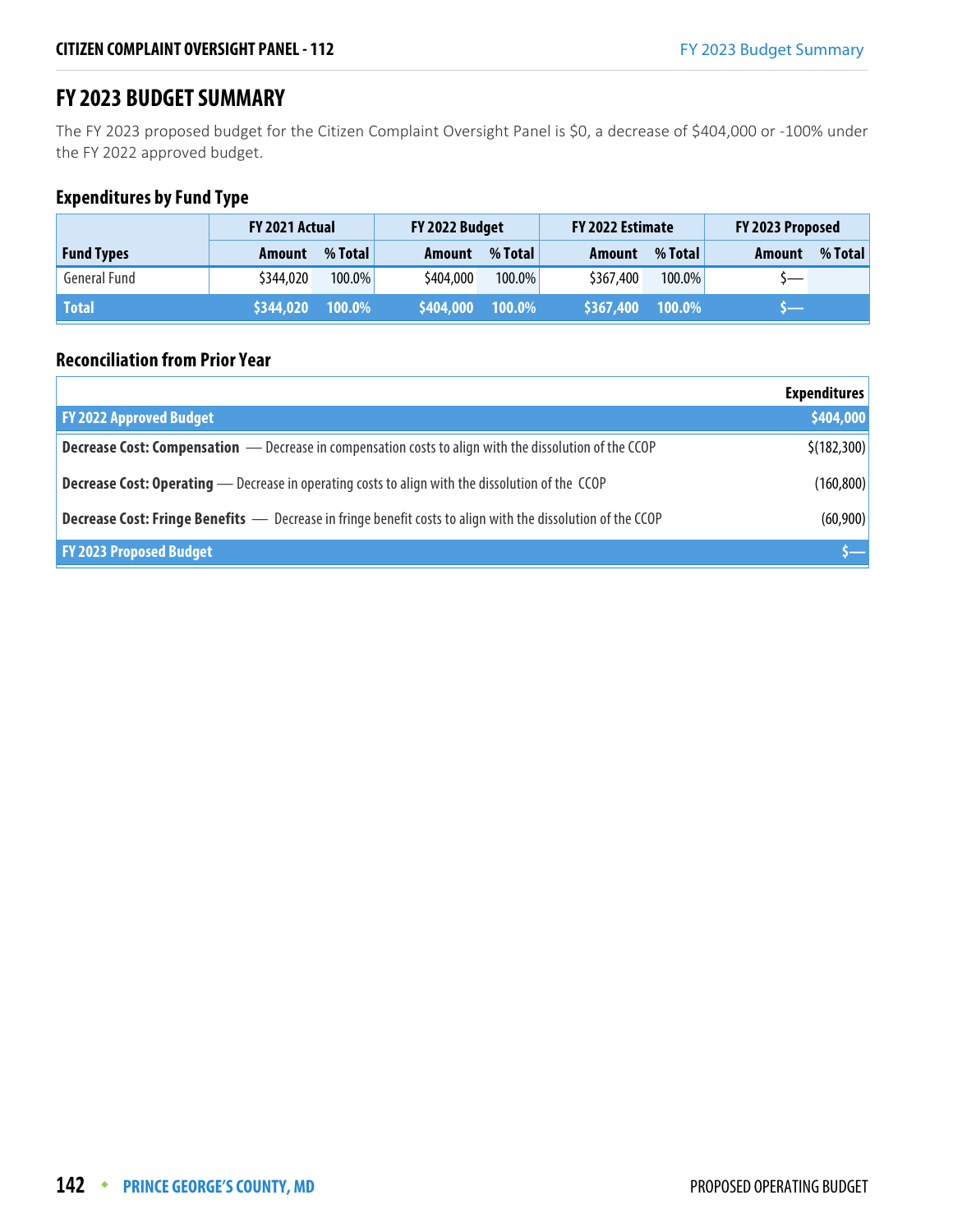# **STAFF AND BUDGET RESOURCES**

| Authorized<br><b>Positions</b> | FY 2021<br><b>Budget</b> | FY 2022<br><b>Budget</b> | FY 2023          | Change<br>Proposed FY22-FY23 |
|--------------------------------|--------------------------|--------------------------|------------------|------------------------------|
| <b>General Fund</b>            |                          |                          |                  |                              |
| Full Time - Civilian           | 2                        | $\mathfrak{D}$           | <sup>0</sup>     | (2)                          |
| Full Time - Sworn              | 0                        | 0                        | $\left( \right)$ | 0                            |
| Subtotal - FT                  | $\overline{2}$           | $\mathfrak{D}$           | O                | (2)                          |
| Part Time                      | 0                        | U                        | 0                | 0                            |
| <b>Limited Term</b>            | $\Omega$                 | U                        | O                | 0                            |
| <b>TOTAL</b>                   |                          |                          |                  |                              |
| Full Time - Civilian           | $\mathfrak{D}$           | $\overline{2}$           | 0                | (2)                          |
| <b>Full Time - Sworn</b>       | 0                        | U                        | $\left( \right)$ | 0                            |
| Subtotal - FT                  | $\mathfrak{D}$           | $\overline{2}$           | 0                | (2)                          |
| Part Time                      | 0                        | Λ                        | O                | 0                            |
| <b>Limited Term</b>            | 0                        |                          |                  | 0                            |

|                                  | FY 2023      |              |                 |  |  |
|----------------------------------|--------------|--------------|-----------------|--|--|
| Positions By Classification      | Full<br>Time | Part<br>Time | Limited<br>Term |  |  |
| Administrative Aide              |              |              |                 |  |  |
| <b>Administrative Specialist</b> |              |              |                 |  |  |
| TOTAI                            |              |              |                 |  |  |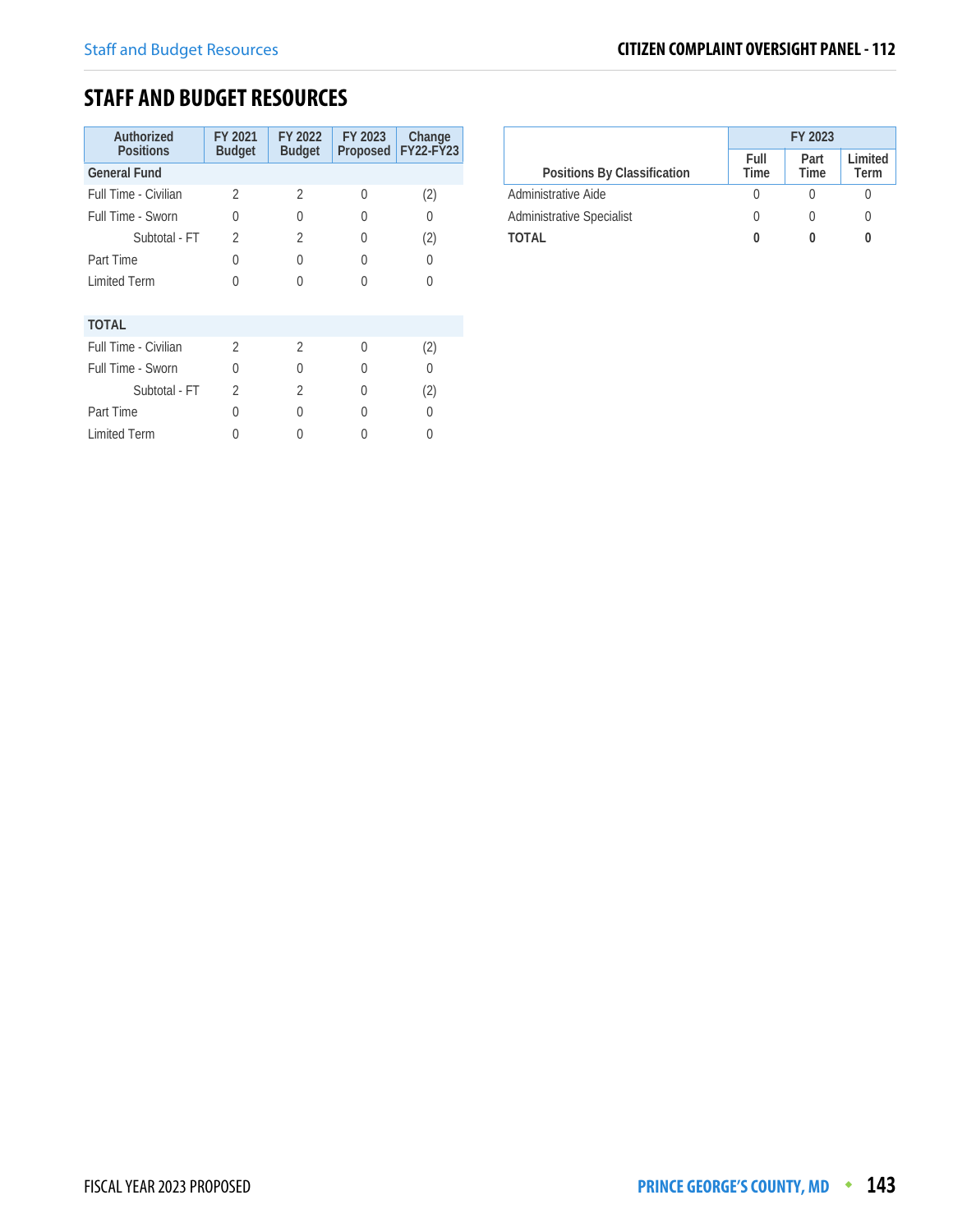# **Expenditures by Category - General Fund**

|                        | <b>FY 2021</b> | <b>FY 2022</b> | <b>FY 2022</b>  | FY 2023         | <b>Change FY22-FY23</b> |             |
|------------------------|----------------|----------------|-----------------|-----------------|-------------------------|-------------|
| <b>Category</b>        | <b>Actual</b>  | <b>Budget</b>  | <b>Estimate</b> | <b>Proposed</b> | Amount $(5)$            | Percent (%) |
| Compensation           | \$178,709      | \$182,300      | \$185,600       | S—              | \$(182,300)             | $-100.0\%$  |
| <b>Fringe Benefits</b> | 61,977         | 60,900         | 64,000          |                 | (60, 900)               | $-100.0\%$  |
| <b>Operating</b>       | 103,334        | 160,800        | 117,800         |                 | (160, 800)              | $-100.0\%$  |
| Capital Outlay         |                |                |                 |                 |                         |             |
| <b>SubTotal</b>        | \$344,020      | \$404,000      | \$367,400       | \$—             | \$(404,000)             | $-100.0\%$  |
| Recoveries             |                |                |                 |                 |                         |             |
| <b>Total</b>           | \$344,020      | \$404,000      | \$367,400       | s—              | \$(404,000)             | $-100.0\%$  |

In FY 2023, all expenditures decrease by -100% due to the dissolution of the agency.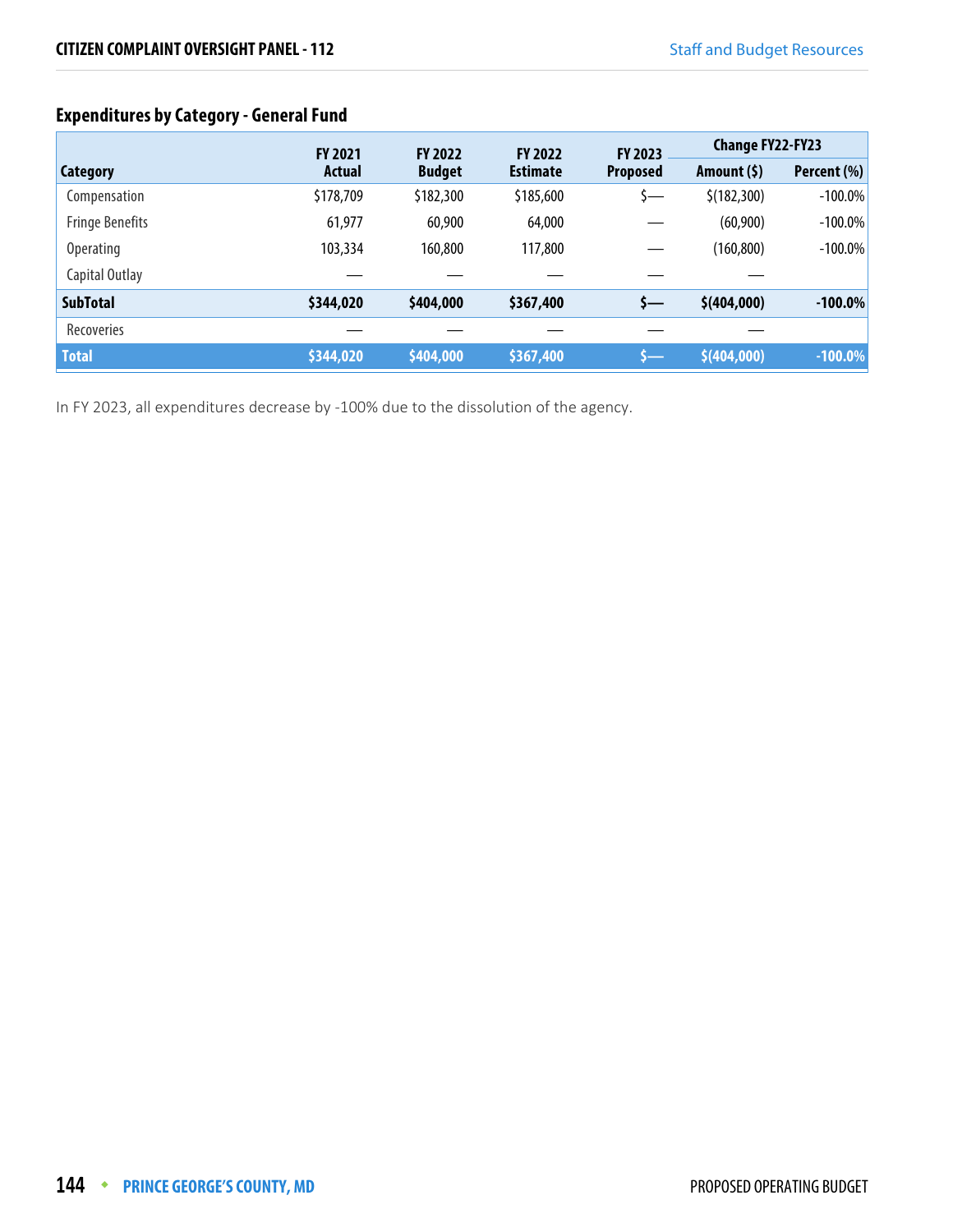# **SERVICE DELIVERY PLAN AND PERFORMANCE**

**Goal 1** — To provide evaluation and monitoring of PGPD misconduct investigations for County residents and visitors in order to ensure the investigations of misconduct complaints are thorough, impartial and resolved appropriately.

**Objective 1.1** – Increase the percent of PGPD misconduct investigations reviewed that meet the panel's standards.

| <b>FY 2027</b><br>Target | <b>FY 2020</b><br>Actual | <b>FY 2021</b><br>Actual | <b>FY 2022</b><br><b>Estimated</b> | <b>FY 2023</b><br><b>Projected</b> | <b>Trend</b> |
|--------------------------|--------------------------|--------------------------|------------------------------------|------------------------------------|--------------|
| $O\%$                    | 99%                      | 98%                      | 98%                                | 0%                                 |              |

## **Trend and Analysis**

For a three and a half month period in FY 2021 (July 2020 - October 2020), CCOP did not receive investigations for review. The CCOP was still operating under COVID-19 restrictions and was unable to conduct virtual reviews of investigations for several reasons: 1) social distancing regulations were in effect; 2) its pre-COVID-19 review process was all paper and remote meetings were not possible; and 3) the Police Department had to develop and approve a secured process for electronic records sharing, as well as secure equipment to digitize records referred to the CCOP. The police records contain both personnel and confidential information, thus protecting the security of these files had to be addressed. In conjunction with the Office of Human Resources Management, the Office of Law and Office of Information Technology, the agency developed an electronic records and virtual review process, which was approved for CCOP's use in October 2020. CCOP completed its first virtual reviews in late October 2020. The process experienced some training issues and delays. This was corrected and the process was fully operational by late November 2020. As a result, the CCOP had a noticeable decrease in the number of investigations it reviewed in FY 2021, as compared to prior years.

Note: Data is not available in FY 2023 due to the planned dissolution of CCOP at the end of FY 2022.

#### **Performance Measures**

| <b>Measure Name</b>                             | FY 2019<br>Actual | <b>FY 2020</b><br>Actual | FY 2021<br>Actual | FY 2022<br><b>Estimated</b> | FY 2023<br>Projected |
|-------------------------------------------------|-------------------|--------------------------|-------------------|-----------------------------|----------------------|
| <b>Resources (Input)</b>                        |                   |                          |                   |                             |                      |
| Panel members                                   | 6                 | 6                        | 5                 | 7                           | $\mathbf{0}$         |
| <b>Workload, Demand and Production (Output)</b> |                   |                          |                   |                             |                      |
| Panel meetings                                  | 42                | 25                       | 36                | 44                          | 0                    |
| Investigations received for review              | 130               | 179                      | 106               | 192                         | 0                    |
| Allegations reviewed                            | 418               | 450                      | 295               | 540                         | $\bf{0}$             |
| Reviewed investigations requiring follow-up     | 8                 | 6                        | 2                 | 4                           | 0                    |
| Police misconduct investigations reviewed       | 118               | 168                      | 100               | 184                         | $\bf{0}$             |
| <b>Efficiency</b>                               |                   |                          |                   |                             |                      |
| Police misconduct investigations reviewed (AVG) | 3.0               | 2.7                      | 2.7               | 4.0                         | $\mathbf{0}$         |
| <b>Quality</b>                                  |                   |                          |                   |                             |                      |
| Cases reviewed in 40 days                       | 89%               | 92%                      | 95%               | 91%                         | 0%                   |